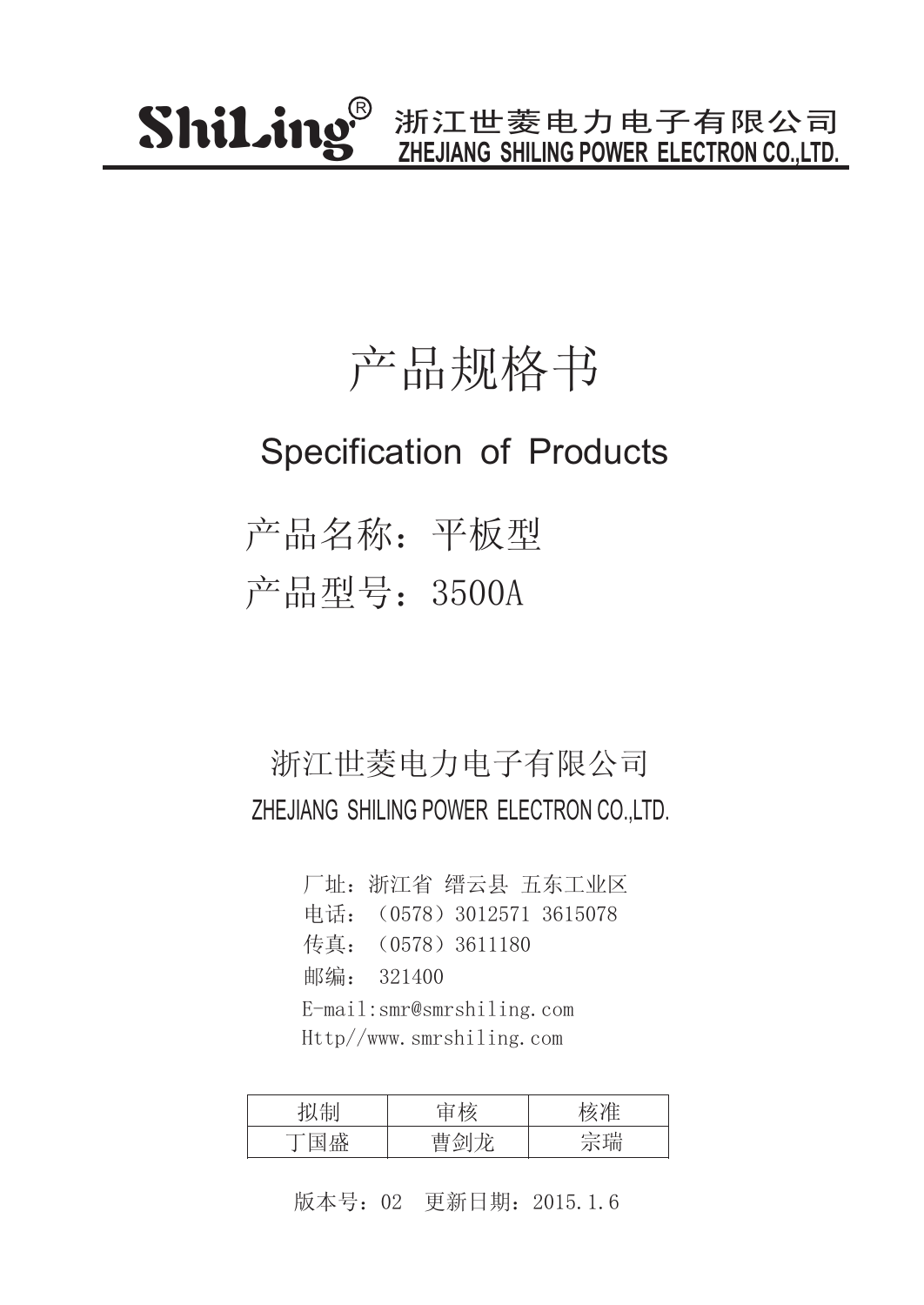# ShiLing®

## **ZHEJIANG SHILING POWER ELECTRON CO.,LTD.**

| <b>SYMBOL</b>                       | <b>CHARACTERISTIC</b>                      | <b>TEST CONDITIONS</b>                                          | $T_i(C)$ | <b>VALUE</b> |             |            | <b>UNIT</b>    |
|-------------------------------------|--------------------------------------------|-----------------------------------------------------------------|----------|--------------|-------------|------------|----------------|
|                                     |                                            |                                                                 |          | Min          | <b>Type</b> | <b>Max</b> |                |
| Mean forward current<br>$I_{F(AV)}$ |                                            | half sinewave 50Hz<br>180                                       | 150      |              |             | 4670       | $\overline{A}$ |
|                                     |                                            | Double side cooled, $\overline{H}_S$ =55 C                      |          |              |             |            |                |
| $I_F (AV)$                          | Mean forward current                       | half sinewave 50Hz<br>180                                       | 150      |              |             | 3406       | A              |
|                                     |                                            | Double side cooled, $\overline{H}_S$ =90 C                      |          |              |             |            |                |
| <b>V</b> <sub>RRM</sub>             | Repetitive peak reverse voltage            | $V_{RRM}$ tp=10ms<br>$V_{\text{RsM}} = V_{\text{RRM}} + 100 V$  | 150      | 1100         |             | 2000       | $\vee$         |
| <b>IRRM</b>                         | Repetitive peak current                    | at VRRM                                                         | 150      |              |             | 200        | mA             |
| I <sub>FSM</sub>                    | Surge forward current                      | $10ms$ half sine wae<br>$V_R=0.6V_{RRM}$                        | 150      |              |             | 60.7       | KA             |
| $I^2T$ 1                            | $2T$ for fusing coordination               |                                                                 |          |              |             | 18429      | $A^2s*10^3$    |
| $V_{FO}$                            | Threshold voltage                          |                                                                 | 150      |              |             | 0.93       | $\vee$         |
| $r_F$                               | Forward slop resistance                    |                                                                 |          |              |             | 0.08       | $m\Omega$      |
| $V_{FM}$                            | Peak on-state voltagel                     | $TM=6000A$ , $F=40KN$                                           | 150      |              |             | 1.41       | $\vee$         |
| $I_{rm}$                            | Reverse recovery current                   | $ITM=1000A$ , tp= 1000 s,<br>$di/dt = 40A/s$ , V $_{R} = 50V$   | 150      |              |             | 150        | A              |
| $t_{rr}$                            | Reverse recovery time                      |                                                                 |          |              |             | 8.0        | S              |
| $Q_{rr}$                            | Recovery charge                            |                                                                 |          |              |             | 600        | $\mathsf{C}$   |
| $R_{th}(\phi+h)$                    | Thermal resistance<br>Junction to heatsink | At $180^{\circ}$ sine double side cooled<br>Clamping force 40KN |          |              |             | 0.011      | C W            |
| F <sub>m</sub>                      | Mounting face                              |                                                                 |          | 35           |             | 47         | <b>KN</b>      |
| $T_{\text{stg}}$                    | Stored temperature                         |                                                                 |          | $-40$        |             | 160        | $\mathsf{C}$   |
| $W_t$                               | Weight                                     |                                                                 |          |              | 1100        |            | g              |
| Outline                             |                                            | ZT73cT                                                          |          |              |             |            |                |

**Outline**